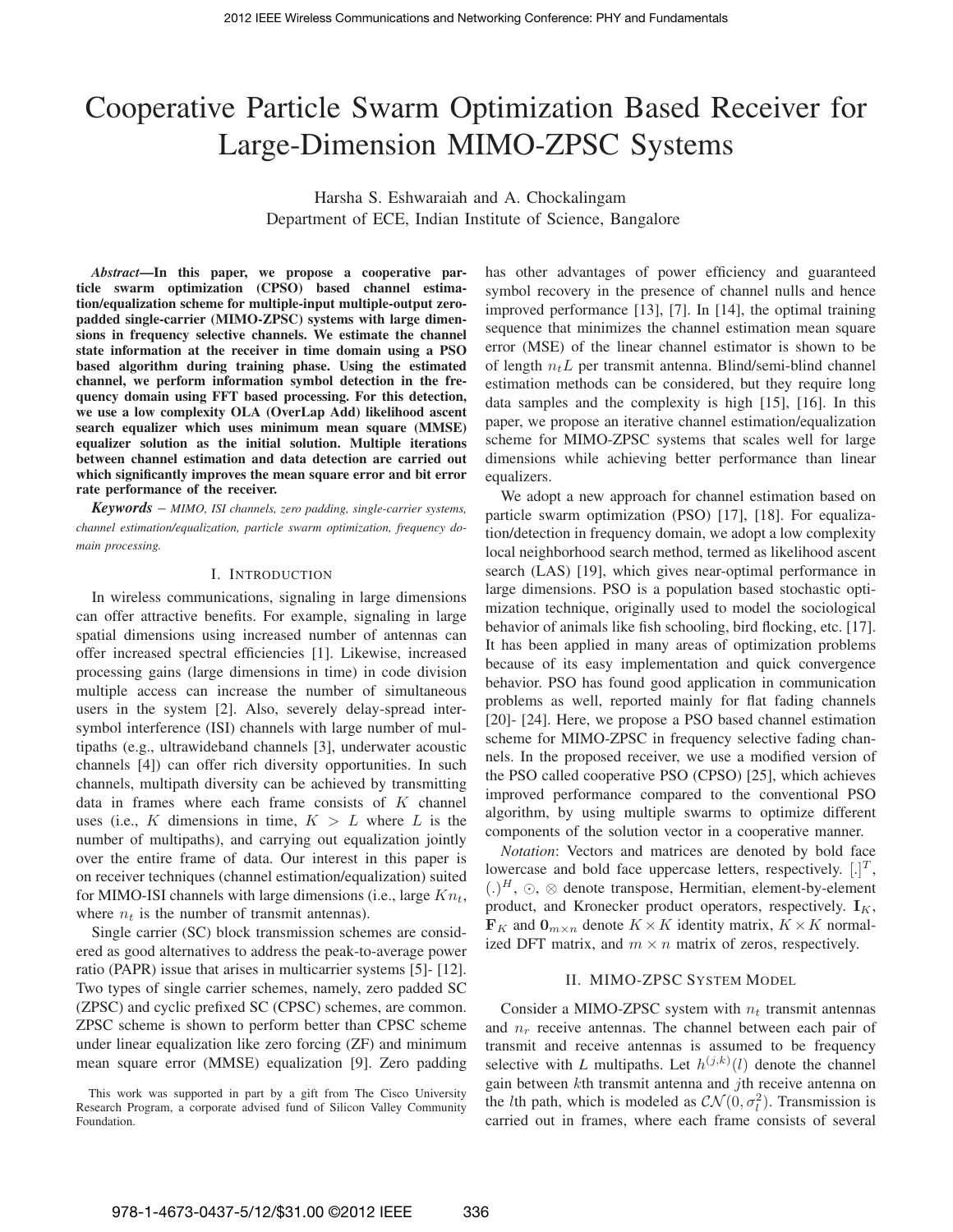blocks as shown in Fig. 1. The channel is assumed to be constant over one frame duration. Each frame consists of a pilot block (PB) for the purpose of initial channel estimation, followed by  $M$  data blocks (DB). The pilot block consists of  $n_t L$  channel uses, where a  $n_t$ -sized pilot symbol vector is transmitted in each channel use using  $n_t$  antennas. Each data block consists of  $K + L$  channel uses, where K information symbol vectors followed by  $L$  zero vectors (zero padding) each of size  $n_t$  are sent using  $n_t$  antennas. With M data blocks in a frame, the number of channel uses in the data part of the frame is  $M(K + L)$ . Taking both pilot and data channel uses into account, the total number of channel uses per frame is  $n_{+}L+M(K+L)$ . Initial channel estimation is done during the pilot phase using CPSO. Data blocks are detected using a lowcomplexity likelihood ascent search algorithm. The detected data blocks are iteratively used to refine the channel estimates using CPSO during data phase.

## III. CPSO BASED CHANNEL ESTIMATION IN PILOT PHASE

Let  $\mathbf{b}^{k} = [b^{k}(0), b^{k}(1), \cdots, b^{k}(n_{t}L-1)]$  denote the pilot symbol vector transmitted from antenna  $k$  in  $n_t L$  channel uses in a frame (Fig. 1). We use the optimal training sequence in [14] that minimizes the mean square error of the linear channel estimator in MIMO-ZPSC, which is given by

$$
\mathbf{b}^{k} = [\mathbf{0}_{(k-1)L \times 1} \quad b \quad \mathbf{0}_{((n_t - (k-1))L - 1) \times 1}]. \tag{1}
$$

Because of the zeros in the end, this training sequence decouples the pilot and data phases. The signal received at the *i*th receive antenna during pilot phase at the *n*th channel use is given by

$$
y_P^j(n) = \sum_{k=1}^{n_t} \sum_{l=0}^{L-1} h^{(j,k)}(l) b^k(n-l) + q_P^j(n), \tag{2}
$$

 $j = 1, 2 \cdots, n_r, n = 0, 1, \cdots, n_t L - 1$ , where the subscript P in  $y_P^j(n)$  and  $q_P^j(n)$  denotes pilot phase.  $\{q_P^j(n)\}\$  are noise samples modeled as i.i.d.  $\mathcal{CN}(0, \sigma^2)$ . Writing (2) in matrix notation after substituting (1), we get

$$
\mathbf{y}_{\mathrm{P}}^{j} = \mathbf{B}_{\mathrm{P}} \mathbf{h}^{j} + \mathbf{q}_{\mathrm{P}}^{j}, \quad j = 1, 2, \cdots, n_{r}, \tag{3}
$$

where

$$
\mathbf{y}_{P}^{j} = [y_{P}^{j}(0), y_{P}^{j}(1), \cdots, y_{P}^{j}(n_{t}L-1)]^{T},
$$
  
\n
$$
\mathbf{h}^{j} = [(\mathbf{h}^{(j,1)})^{T}, \cdots, (\mathbf{h}^{(j,k)})^{T}, \cdots, (\mathbf{h}^{(j,n_{t})})^{T}]^{T},
$$
  
\n
$$
\mathbf{h}^{(j,k)} = [h^{(j,k)}(0), h^{(j,k)}(1), \cdots, h^{(j,k)}(L-1)]^{T},
$$
  
\n
$$
\mathbf{q}_{P}^{j} = [q_{P}^{j}(0), q_{P}^{j}(1), \cdots, q_{P}^{j}(n_{t}L-1)]^{T},
$$
  
\n
$$
\mathbf{B}_{P} = [\mathbf{B}_{p_{1}} \mathbf{B}_{p_{2}} \cdots \mathbf{B}_{p_{n_{t}}}],
$$
  
\n
$$
\mathbf{B}_{p_{k}} = [\mathbf{0}_{L \times (k-1)L} \quad b\mathbf{I}_{L} \quad \mathbf{0}_{L \times (n_{t}-k)L}]^{T}.
$$

From the signal observed at receive antenna  $\dot{\gamma}$  from time 0 to  $n_t L - 1$  during pilot phase, we estimate the channel  $h^j$  using CPSO technique.



Fig. 1. Frame structure for MIMO-ZPSC system.

#### *A. CPSO Based Channel Estimation*

PSO [17] involves a swarm of particles, where each particle is associated with a position, velocity and cost. The algorithm declares the position of the particle with the least cost observed over a certain number of iterations as the solution to the optimization problem. In our channel estimation problem, the particles are randomly initialized in the search space of dimension  $\mathbb{C}^{n_t L}$ . During each iteration, the particles will move with a velocity in the direction influenced by its own best position (cognitive component) and global best position (social component). Let

$$
\mathbf{p}_t^m = [p_t^m(1), p_t^m(2), \cdots, p_t^m(n_t L)]^T,
$$
  

$$
\mathbf{v}_t^m = [v_t^m(1), v_t^m(2), \cdots, v_t^m(n_t L)]^T,
$$
 and  

$$
\mathbf{u}_t^m = [u_t^m(1), u_t^m(2), \cdots, u_t^m(n_t L)]^T
$$

denote be the position, velocity and individual best position of the the particle after mth iteration, respectively. Let  $g^m$  be the global best position of the entire swarm after  $m$ th iteration. The position and velocity of a particle are updated according to the following equations after every iteration:

$$
\mathbf{v}_t^{m+1} = c_0 \left( \mathbf{v}_t^m + c_1 \mathbf{r}_1 \odot (\mathbf{u}_t^m - \mathbf{p}_t^m) + c_2 \mathbf{r}_2 \odot (\mathbf{g}^m - \mathbf{p}_t^m) \right),\tag{4}
$$

$$
\mathbf{p}_t^{m+1} = \mathbf{p}_t^m + \mathbf{v}_t^{m+1},\tag{5}
$$

where  $c_0$  is the constriction factor,  $c_1, c_2$  are acceleration coefficients, and  $\mathbf{r}_1, \mathbf{r}_2$  are random vectors whose entries are uniformly distributed from  $(0, 1)$ . The individual best position of each particle and global best position of the entire swarm are updated after each iteration as follows:

for each particle in the swarm  
if 
$$
(f(\mathbf{p}_t^{m+1}) < f(\mathbf{u}_t^m))
$$
 then  $\mathbf{u}_t^{m+1} = \mathbf{p}_t^{m+1}$   
if  $(f(\mathbf{p}_t^{m+1}) < f(\mathbf{g}^m))$  then  $\mathbf{g}^{m+1} = \mathbf{p}_t^{m+1}$   
end for

The cost function  $f(.)$  for our channel estimation problem is as defined in (6).

We divide the  $n_t L$ -sized search space dimension into a number of smaller  $(d\text{-sized})$  sub-dimensions, such that there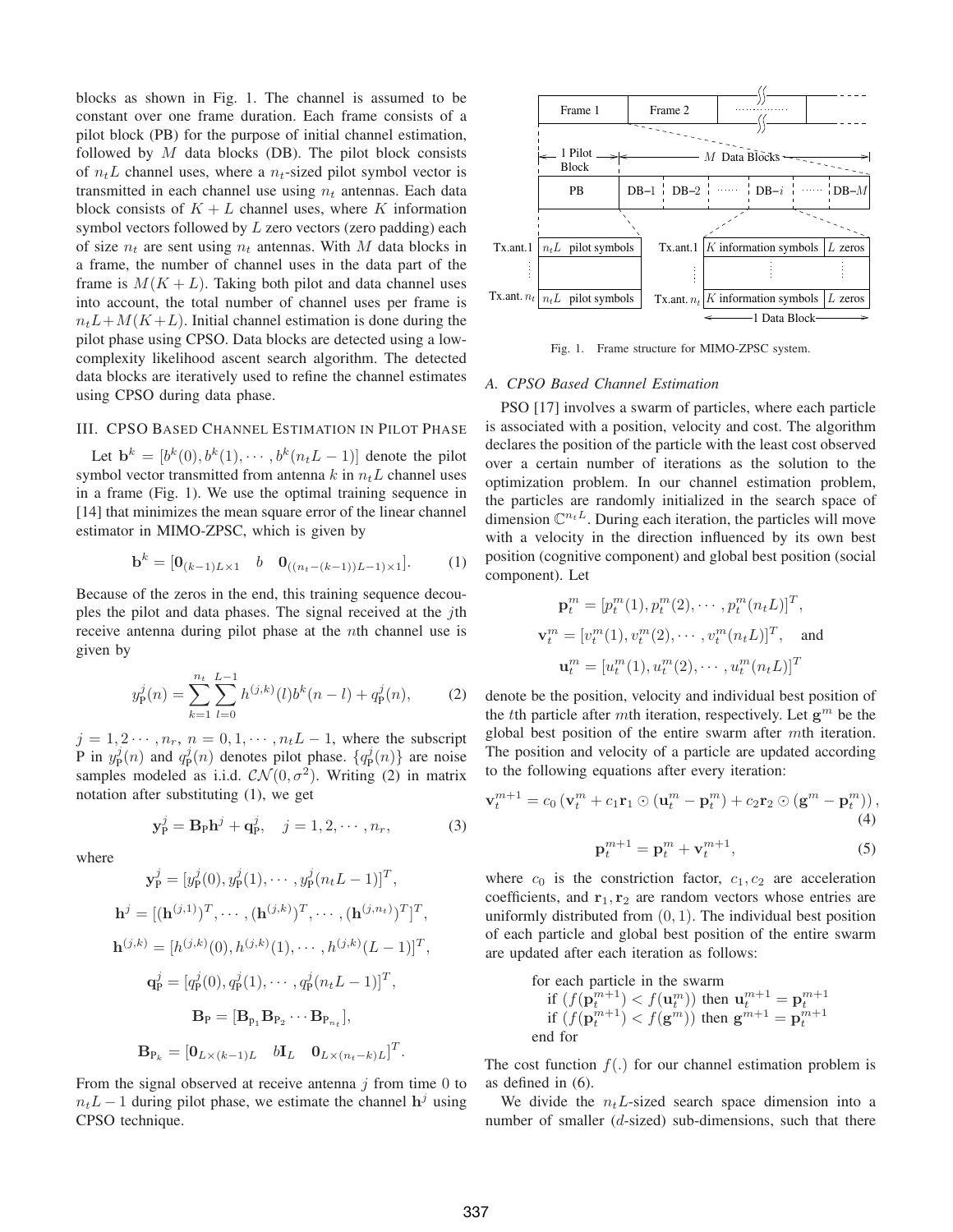are  $N = \frac{n_t L}{d}$  sub-dimensions (swarms). For each swarm, we apply the PSO algorithm cooperatively [25]. For our channel estimation problem, the cost function for a given position vector **p** is given by

$$
f(\mathbf{p}) = \|\mathbf{y}_{\mathbf{P}} - \mathbf{B}_{\mathbf{P}} \mathbf{p}\|_2^2.
$$
 (6)

To calculate the cost for all the particles in a swarm, the other components in the possible solution vector are kept constant, with their values set to the global best position from the other swarms. That is, to calculate the cost of the particle from ith swarm during  $(m + 1)$ th iteration, we put

$$
\mathbf{p} = [(\mathbf{g}_1^m)^T, \cdots, (\mathbf{g}_{i-1}^m)^T, (\mathbf{p}_{i,t}^m)^T, (\mathbf{g}_{i+1}^m)^T, \cdots, (\mathbf{g}_N^m)^T]^T
$$

in (6), where  $\mathbf{g}_i^m$  is the global best position for the *i*th swarm after mth iteration, and  $\mathbf{p}_{i,t}^m$  is the position of the t<sup>th</sup> particle from *i*th swarm after mth iteration. For each swarm, we obtain the global best position and update the position and velocity of the particles of that swarm using (4) and (5). This is repeated for all swarms for certain  $MAX$  number of iterations. The global best position at the end of  $MAX$ iterations,  $g^{MAX}$ , is declared as the estimated channel vector. The above procedure is run  $n_r$  times to obtain the channel estimates  $\mathbf{h}^j$ ,  $j=1,2,\cdots,n_r$ , which are used in the detection of information symbols in the data phase.

### IV. ITERATIVE EQUALIZATION/CHANNEL ESTIMATION

In the data phase, let  $a_i^k = [a_i^k(0), a_i^k(1), \cdots, a_i^k(K +$  $(L-1)$ ]<sup>T</sup> denote the data vector of size  $(K+L) \times 1$  with  $K$  information symbols and  $L$  zeros (to avoid inter-block interference) transmitted from  $k$ th antenna during ith data block,  $i = 1, \dots, M$ . The signal received at *i*th receive antenna at *n*th channel use of *i*th data block is given by

$$
y_i^j(n) = \sum_{k=1}^{n_t} \sum_{l=0}^{L-1} h^{(j,k)}(l) a_i^k(n-l) + q_i^j(n), \tag{7}
$$

 $j = 1, 2 \cdots, n_r, n = 0, 1, \cdots, K + L - 1$ , where  $q_i^j(n)$  is the noise sample modeled as i.i.d.  $CN(0, \sigma^2)$ .

Now define the following vectors and matrices:  $\mathbf{y}^j_i$  $\triangleq$  $\stackrel{\triangle}{=}$   $[y_i^j(0), y_i^j(1), \cdots, y_i^j(K + L - 1)]^T$ ,  $\mathbf{q}_i^j$  $\stackrel{\triangle}{=}$   $[q_i^j(0), q_i^j(1), \cdots, q_i^j(K + L - 1)]^T$ ,  $\mathbf{x}_i^k$  $\mathbf{X}_i = [\mathbf{a}_i(\mathbf{0}), \mathbf{a}_i(1), \cdots, \mathbf{a}_i(\mathbf{A} - 1)]$ , and  $\mathbf{H}^s$  as a  $(K+L) \times K$  Toeplitz matrix with  $[h^{(j,k)}(0), 0, \cdots, 0]$  as the  $\stackrel{\triangle}{=} [a_i^k(0), a_i^k(1), \cdots, a_i^k(K-1)]^T$ , and  $\mathbf{H}^{j,k}$  as a first row and  $[h^{(j,k)}(0), h^{(j,k)}(1), \cdots, h^{(j,k)}(L{-}1), 0, \cdots, 0]^T$ as the first column. With these definitions, (7) can be written in the form

$$
\mathbf{y}_i^j = \sum_{k=1}^{n_t} \mathbf{H}^{j,k} \mathbf{x}_i^k + \mathbf{q}_i^j, \quad j = 1, 2, \cdots, n_r.
$$
 (8)

We can write (8) as

$$
\mathbf{y}_i = \mathbf{H}\mathbf{x}_i + \mathbf{q}_i, \quad i = 1, 2, \cdots, M,
$$
 (9)

where  $\mathbf{y}_i = [(\mathbf{y}_i^1)^T, (\mathbf{y}_i^2)^T, \cdots, (\mathbf{y}_i^{n_r})^T]^T$ ,  $\mathbf{x}_i = [(\mathbf{x}_i^1)^T, (\mathbf{x}_i^2)^T, \cdots, (\mathbf{x}_i^{n_t})^T]^T, \quad \mathbf{q}_i =$ 

$$
[\mathbf{q}_{i}^{1})^{T}, (\mathbf{q}_{i}^{2})^{T}, \cdots, (\mathbf{q}_{i}^{n_{r}})^{T}]^{T}, \text{ and}
$$

$$
\mathbf{H} = \begin{bmatrix} \mathbf{H}^{1,1} & \mathbf{H}^{1,2} \cdots & \mathbf{H}^{1,n_{t}} \\ \mathbf{H}^{2,1} & \mathbf{H}^{2,2} \cdots & \mathbf{H}^{2,n_{t}} \\ \vdots & \vdots & \vdots \\ \mathbf{H}^{n_{r},1} & \mathbf{H}^{n_{r},2} \cdots & \mathbf{H}^{n_{r},n_{t}} \end{bmatrix}.
$$

#### *A. Equalization Using OLA Based LAS Method*

.

We can recover the information symbols directly from  $(9)$ , using ZF equalizer or MMSE equalizer. But the complexity will be high due to large matrix inversion. Here, we will use a low-complexity equalizer using overlap-add (OLA) signal model [13]. The main idea behind OLA method is to convert the Toeplitz matrix into a circulant matrix so that we can block diagonalize **H** and do FFT based processing, which will reduce complexity.

Define a matrix  $\mathbf{G} \triangleq [\mathbf{I}_K \ \tilde{\mathbf{I}}_{K \times L}]$ , where  $\tilde{\mathbf{I}}_{K \times L}$  is the matrix with the first  $L$  columns of  $\mathbf{I}_K$ . Now multiplying (8) by **G**, we get

$$
\tilde{\mathbf{y}}_i^j = \mathbf{G} \mathbf{y}_i^j = \sum_{k=1}^{n_t} \mathbf{G} \mathbf{H}^{j,k} \mathbf{x}_i^k + \mathbf{G} \mathbf{q}_i^j
$$
\n
$$
= \sum_{k=1}^{n_t} \tilde{\mathbf{H}}^{j,k} \mathbf{x}_i^k + \tilde{\mathbf{q}}_i^j, \quad j = 1, 2, \cdots, n_r, \tag{10}
$$

where  $\tilde{\mathbf{H}}^{j,k} \triangleq \mathbf{G}\mathbf{H}^{j,k}$  is a circulant matrix with  $[h^{(j,k)}(0), h^{(j,k)}(1), \cdots, h^{(j,k)}(L-1), 0, \cdots, 0]^T$  as the first column, and  $\tilde{\mathbf{q}}_i^j \triangleq \mathbf{G}\mathbf{q}_i^j$ . The circulant matrix  $\tilde{\mathbf{H}}^{j,k}$  can be decomposed as

$$
\tilde{\mathbf{H}}^{j,k} = \mathbf{F}_K^H \mathbf{D}^{j,k} \mathbf{F}_K, \tag{11}
$$

where  $\mathbf{F}_K$  is  $K \times K$  DFT matrix, and  $\mathbf{D}^{j,k}$  is a diagonal matrix with its diagonal elements to be the DFT of the vector  $[h^{(j,k)}(0), h^{(j,k)}(1), \cdots, h^{(j,k)}(L-1), 0, \cdots, 0]^T$ . Now taking the DFT of  $\tilde{\mathbf{y}}_i^j$  in (10), we get

$$
\mathbf{z}_i^j = \mathbf{F}_K \tilde{\mathbf{y}}_i^j = \sum_{k=1}^{n_t} \mathbf{D}^{j,k} \mathbf{b}_i^k + \mathbf{w}_i^j, \quad j = 1, 2, \cdots, n_r, \quad (12)
$$

where  $\mathbf{z}_i^j = [z_i^j(0), z_i^j(1), \cdots, z_i^j(K-1)]^T$ ,  $\mathbf{b}_i^k \stackrel{\triangle}{=} \mathbf{F}_K \mathbf{x}_i^k =$  $[b_i^k(0), b_i^k(1), \cdots, b_i^k(K-1)]^T$ , and  $\mathbf{w}_i^j \stackrel{\triangle}{=} \mathbf{F}_K \tilde{\mathbf{q}}_i^j =$  $[w_i^j(0), w_i^j(1), \cdots, w_i^j(K-1)]^T$ . **w**<sub>i</sub> is colored noise distributed as  $\mathcal{CN}(\mathbf{0}, \mathbf{K}_{cov})$ , where  $\mathbf{K}_{cov} = \sigma^2(\mathbf{F}_K \mathbf{G})(\mathbf{F}_K \mathbf{G})^H$ . Now writing (12) in matrix form, we get

$$
\mathbf{z}_i = \mathbf{D}\mathbf{b}_i + \mathbf{w}_i, \quad i = 1, 2, \cdots, M,
$$
 (13)

where 
$$
\mathbf{z}_i = [[(\mathbf{z}_i^1)^T, (\mathbf{z}_i^2)^T, \cdots, (\mathbf{z}_i^{n_r})^T]^T
$$
,  
\n $\mathbf{b}_i = [[(\mathbf{w}_i^1)^T, (\mathbf{w}_i^2)^T, \cdots, (\mathbf{w}_i^{n_r})^T]^T$ , and  
\n $[(\mathbf{w}_i^1)^T, (\mathbf{w}_i^2)^T, \cdots, (\mathbf{w}_i^{n_r})^T]^T$ , and  
\n
$$
\mathbf{D} = \begin{bmatrix} \mathbf{D}^{1,1} & \mathbf{D}^{1,2} & \cdots & \mathbf{D}^{1,n_t} \\ \mathbf{D}^{2,1} & \mathbf{D}^{2,2} & \cdots & \mathbf{D}^{2,n_t} \\ \vdots & \vdots & \ddots & \vdots \\ \mathbf{D}^{n_r,1} & \mathbf{D}^{n_r,2} & \cdots & \mathbf{D}^{n_r,n_t} \end{bmatrix}
$$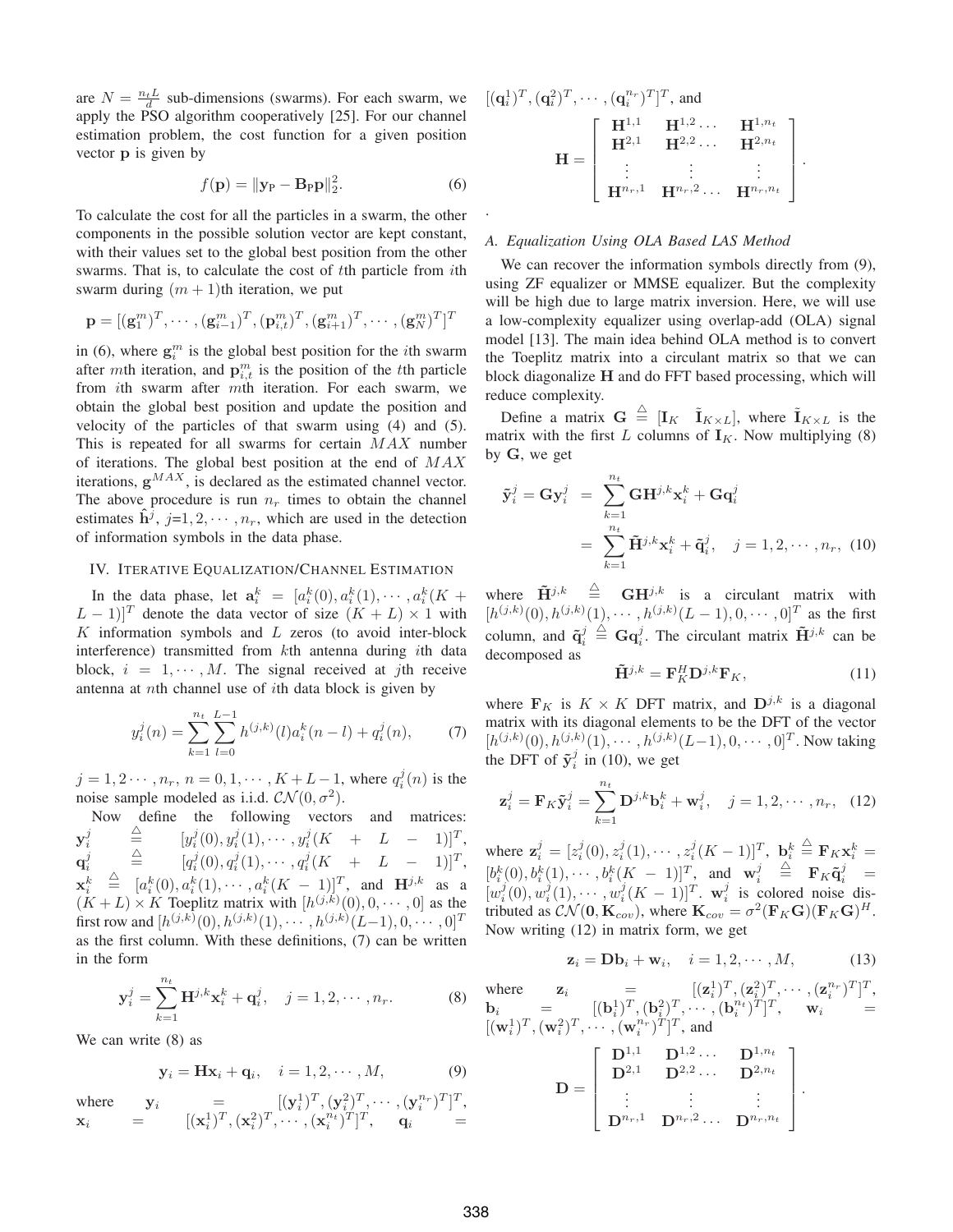Rearranging the terms, we can also write (13) as

$$
\overline{\mathbf{z}}_i = \overline{\mathbf{D}} \overline{\mathbf{b}}_i + \overline{\mathbf{w}}_i, \quad i = 1, 2, \cdots, M,
$$
 (14)

where

$$
\mathbf{\bar{z}}_i = \begin{bmatrix} \mathbf{\bar{z}}_i(0) \\ \vdots \\ \mathbf{\bar{z}}_i(m) \\ \vdots \\ \mathbf{\bar{z}}_i(K-1) \end{bmatrix}, \quad \mathbf{\bar{b}}_i = \begin{bmatrix} \mathbf{\bar{b}}_i(0) \\ \vdots \\ \mathbf{\bar{b}}_i(m) \\ \vdots \\ \mathbf{\bar{b}}_i(K-1) \end{bmatrix},
$$

$$
\mathbf{\bar{D}} = \begin{bmatrix} \mathbf{\bar{D}}(0) & \cdots & 0 \\ \vdots & \ddots & \vdots \\ 0 & \cdots & \mathbf{\bar{D}}(K-1) \end{bmatrix}, \quad \mathbf{\bar{w}}_i = \begin{bmatrix} \mathbf{\bar{w}}_i(0) \\ \vdots \\ \mathbf{\bar{w}}_i(m) \\ \vdots \\ \mathbf{\bar{w}}_i(m) \end{bmatrix}
$$

 $\mathbf{\bar{z}}_i(m) = [z_i^1(m), z_i^2(m), \cdots, z_i^{n_r}(m)]^T,$  $\bar{\mathbf{b}}_i(m) = [b_i^1(m), b_i^2(m), \cdots, b_i^{n_r}(m)]^T$ ,  $\bar{\mathbf{w}}_i(m)$  =  $[w_i^1(m), w_i^2(m), \cdots, w_i^{n_r}(m)]^T$ ,

$$
\bar{\mathbf{D}}(m) = \left[ \begin{array}{cccc} \mathbf{D}^{1,1}(m) & \mathbf{D}^{1,2}(m) \cdots & \mathbf{D}^{1,n_t}(m) \\ \mathbf{D}^{2,1}(m) & \mathbf{D}^{2,2}(m) \cdots & \mathbf{D}^{2,n_t}(m) \\ \vdots & \vdots & \vdots \\ \mathbf{D}^{n_r,1}(m) & \mathbf{D}^{n_r,2}(m) \cdots & \mathbf{D}^{n_r,n_t}(m) \end{array} \right].
$$

where  $D^{j,k}(m)$  is the mth diagonal element of the matrix  $\mathbf{D}^{j,k}$ . Also,  $\bar{\mathbf{b}}_i = \bar{\mathbf{F}} \bar{\mathbf{x}}_i$ , where  $\bar{\mathbf{F}} \stackrel{\triangle}{=} \mathbf{F}_K \otimes \mathbf{I}_{n_t}$ ,  $\bar{\mathbf{x}}_i = [a_i^1(0) \cdots a_i^{n_t}(0), \cdots, a_i^1(m) \cdots a_i^{n_t}(m), \cdots, a_i^1(K-1)]$  $(1) \cdots a_i^{n_i} (K-1)$ <sup>T</sup>. Now, we have

$$
\begin{array}{rcl}\n\bar{\mathbf{z}}_i & = & \bar{\mathbf{D}} \bar{\mathbf{F}} \bar{\mathbf{x}}_i + \bar{\mathbf{w}}_i \\
& = & \bar{\mathbf{H}} \bar{\mathbf{x}}_i + \bar{\mathbf{w}}_i, \quad i = 1, 2, \cdots, M,\n\end{array} \tag{15}
$$

where  $\bar{\mathbf{H}} \stackrel{\triangle}{=} \bar{\mathbf{D}} \bar{\mathbf{F}}$ .

For each  $i$  in (15), we can obtain a ZF or MMSE equalized solution for the information symbols of the *i*th block, whose performance can be far from optimal. So, in order to improve the performance beyond ZF/MMSE performance, we run a low-complexity local neighborhood search using the likelihood ascent search (LAS) method in [19], by starting the search with ZF or MMSE equalizer output vector as the initial vector. The LAS method improves over the ZF/MMSE equalizer performance by reaching the local minima in the neighborhood of the initial ZF/MMSE vector. When the problem dimension is large, LAS method is shown to achieve near-maximum likelihood (ML) performance. The output information symbol vectors from the ZF/MMSE-initialized LAS equalizer are denoted by  $\hat{\mathbf{x}}_i^k$ ,  $k = 1, \dots, n_t$ ,  $i = 1, \dots, M$ . These output vectors are used to improve the channel estimates through iterations between equalization and channel estimation as follows.

## *B. CPSO Aided Iterative Equalization/Channel Estimation in Data Phase*

Consider (12), which can be rewritten as

$$
\mathbf{z}_i^j = \sum_{k=1}^{n_t} \mathbf{B}_i^k \mathbf{d}^{j,k} + \mathbf{w}_i^j, \quad j = 1, 2, \cdots, n_r,
$$
 (16)

where  $\mathbf{B}_i^k = diag(\mathbf{b}_i^k)$ ,  $\mathbf{d}^{j,k}$  is a vector consisting of diagonal elements of matrix  $D^{j,k}$ , which is the K-point DFT of  $h^{(j,k)}$ (zero padded to length K), i.e.,  $\mathbf{d}^{j,k} = \tilde{\mathbf{F}}_{K \times L} \mathbf{h}^{(j,k)}$ , where  $\mathbf{F}_{K \times L}$  is the matrix with the first L columns of  $\mathbf{F}_K$ . Now, (16) can be written as

$$
\mathbf{z}_{i}^{j} = \sum_{k=1}^{n_{t}} \mathbf{B}_{i}^{k} \tilde{\mathbf{F}}_{K \times L} \mathbf{h}^{(j,k)} + \mathbf{w}_{i}^{j}.
$$
 (17)

 $\Big\}, \quad$  Defining  $\mathbf{A}_i^k \stackrel{\triangle}{=} \mathbf{B}_i^k \mathbf{F}_{K \times L}$ , we can write (17) as

$$
\mathbf{z}_i^j = \mathbf{A}_i \mathbf{h}^j + \mathbf{w}_i^j, \quad i = 1, \cdots, M
$$
 (18)

where  $\mathbf{A}_i = [\mathbf{A}_i^1 \mathbf{A}_i^2 \cdots \mathbf{A}_i^{n_t}]$ . We can write (18) as

$$
\mathbf{z}^j = \mathbf{A}\mathbf{h}^j + \mathbf{w}^j \tag{19}
$$

where

 $\bar{\mathbf{w}}_i (K - 1)$ 

$$
\mathbf{z}^j = \begin{bmatrix} \mathbf{z}_1^j \\ \vdots \\ \mathbf{z}_2^j \\ \vdots \\ \mathbf{z}_M^j \end{bmatrix}, \ \mathbf{A} = \begin{bmatrix} \mathbf{A}_1 \\ \vdots \\ \mathbf{A}_2 \\ \vdots \\ \mathbf{A}_M \end{bmatrix}, \ \mathbf{w}^j = \begin{bmatrix} \mathbf{w}_1^j \\ \vdots \\ \mathbf{w}_2^j \\ \vdots \\ \mathbf{w}_M^j \end{bmatrix}.
$$

Using the signal received at antenna  $j$  from blocks 1 to M in a frame (i.e., using  $z^j$ ) and the matrix  $\hat{A}$  which is formed by replacing the information symbols  $\{x_i^k\}$  in **A** by the detected information symbols  $\{\hat{\mathbf{x}}_i^k\}$ , the channel coefficients  $\{h^j\}$  are estimated again using CPSO technique explained in Section III. The cost function for this data-aided CPSO is  $f(\mathbf{p}) = ||\mathbf{z}^j - \mathbf{\hat{A}}\mathbf{p}||_2^2$ . This sequence of channel estimation and equalization is carried out for a certain number of iterations.

## V. RESULTS AND DISCUSSIONS

In this section, we present the MSE and BER performance of the proposed receiver scheme obtained through simulations. We also compare the MSE and BER performance of CPSO based receiver with conventional PSO based receiver. The power delay profile of channel is assumed to follow an exponential model, i.e.,  $\mathbb{E}[|h^{(j,k)}(l)|^2] = \exp(-\beta l), l =$  $0, 1, \dots, L-1$  and  $\beta > 0$ . BPSK and 4-OAM are used for training symbols and information symbols, respectively. For channel estimation during pilot phase, the parameters used in the CPSO algorithm are: size of sub-dimension  $d = 4$ , number of particles per swarm is 10, constriction factor  $c_0 = 0.73$ , acceleration coefficients  $c_1 = 2.8, c_2 = 1.3$  [25], [18], and maximum number of iterations  $MAX = 100$ . The CPSO parameters for data aided channel estimation during data phase are the same as above except that the maximum number of iterations  $MAX$  is 50. For PSO, we use the same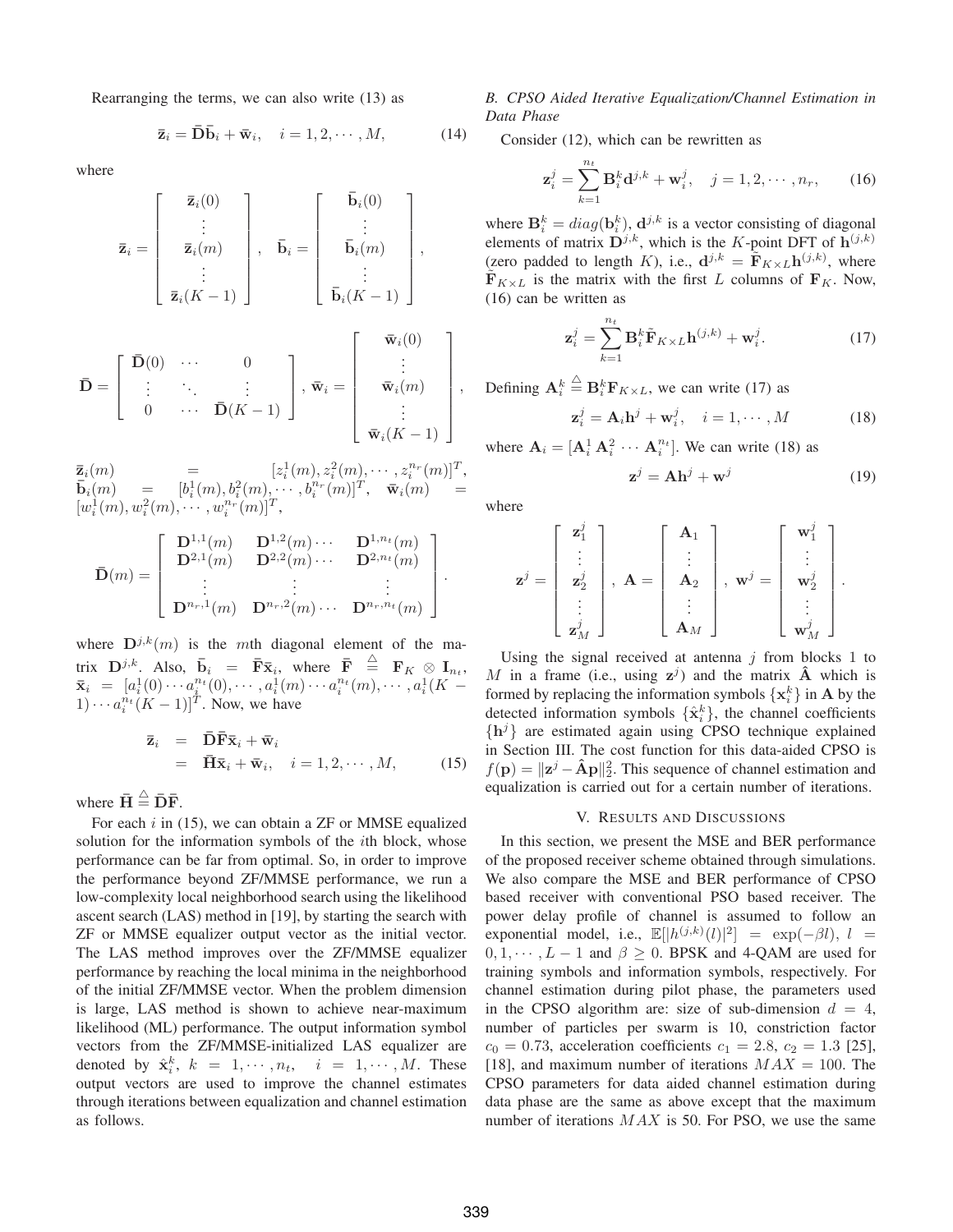parameters as that of CPSO except that  $N = 1$  always. For data equalization, the LAS algorithm [19] applied in frequency domain as described in Sec. III is used. MMSE solution vector is used as the initial vector in the LAS algorithm.

In Fig. 2, we compare MSE of PSO and CPSO channel estimation in a MIMO-ZPSC system with  $n_t = 16$ ,  $n_r = 16$ ,  $L = 6, \beta = 0, K = 64, \text{ and } M = 16.$  The error is averaged over 100 channel realizations for each SNR. The 'Initial Channel Estimation' plot corresponds to the estimation during pilot phase. MSE plots for data-aided channel estimation with different number of iterations between channel estimation and equalization are also plotted (for number of iterations  $= 1, 2$ ). It can be seen that iterations between estimation and equalization significantly reduces MSE with CPSO channel estimation. Even one iteration brings in significant improvement. However, such improvement does not happen with PSO. Also, as expected, the improved MSE performance using CPSO translates into improved BER performance of the receiver. This is illustrated in Fig. 3, where we have plotted the BER performance as a function of SNR for the same set of system parameters in Fig. 2. Two equalizers are considered for detection in the data phase:  $i)$  MMSE equalizer without LAS search (designated as 'MMSE detection'), and  $ii$ ) LAS search based equalizer using MMSE output vector as the initial vector (designated to as 'MMSE-LAS equalizer'). From Fig. 3, we see that the data aided channel CPSO channel estimation significantly improves the MMSE-LAS detection BER performance compared to channel estimation using pilot phase alone. We also observe that BER performance with CPSO channel estimation is close to the performance with perfect CSI at the receiver. We can see that with PSO based channel estimation there is no improvement in MSE and BER performance even after iterating between detection and estimation. This is due to the fact that PSO suffers from dimensionality problem, whereas CPSO gains through cooperation among multiple swarms.

In Fig. 4 and 5 we have plotted the MSE and BER performance as a function of swarm size  $(N)$  at a fixed SNR of 12 dB. Swarm size  $N = 1$  corresponds to PSO. We can see that the performance of receiver improves significantly upto certain swarm size and there after the return diminishes.

### VI. CONCLUSIONS

We proposed a CPSO based receiver for MIMO-ZPSC systems. Both channel estimation and equalization in frequency selective fading were carried out using heuristic based algorithms. Iterations between channel estimation and equalization helped in improving the mean square error and bit error performance of the receiver as shown in the simulations. Simulation results also showed that the BER performance of the receiver with estimated CSI is close to that with perfect CSI.

#### **REFERENCES**

[1] H. Bölcskei, D. Gesbert, C. B. Papadias, and Alle-Jan van der Veen, *Space-Time Wireless Systems: From Array Processing to MIMO Communications*, Ed., Cambridge University Press, 2006.



Fig. 2. MSE performance of CPSO/PSO channel estimation for different number of iterations between channel estimation and detection for  $n_t$  $16, n_r = 16, \beta = 0, L = 6, K = 64, M = 16.$ 



Fig. 3. BER performance of the receiver for different number of iterations between CPSO/PSO channel estimation and LAS detection for  $n_t = 16, n_r = 16, L = 6, \beta = 0, K = 64, M = 16, 4$ -QAM.

- [2] S. Verdu, *Multiuser Detection,* Cambridge University Press, 1998.
- [3] A. F. Molisch, J. R. Foerster, M. Pendergrass, "Channel models for ultrawideband personal area networks," *IEEE Wireless Commun.*, vol. 10, no. 6, pp. 14-21, December 2003.
- [4] X. Geng and A. Zeilinksi, "An eigenpath underwater acoustic communication channel model," *Proc. MTS/IEEE OCEANS'95*, pp. 1189-1196, October 1995.
- [5] H. Sari, G. Karam, and I. Jeanclaude, "Transmission techniques for digital terrestrial TV broadcasting," *IEEE Commun. Mag.,* vol. 33, no. 2, pp. 100-109, February 1995.
- [6] D. Falconer, S. L. Ariyavisitakul, A. Benyamin-Seeyar, and B. Eidson, "Frequency domain equalization for single-carrier broadband wireless systems," *IEEE Commun. Mag.,* pp. 58-66, April 2002.
- [7] Z. Wang, X. Ma, and G. B. Giannakis, "Optimality of single-carrier zero-padded block transmissions," *Proc. IEEE WCNC'2002*, vol. 2, pp. 660-664, March 2002.
- [8] Z. Wang, X. Ma, and G. B. Giannakis, "OFDM or single-carrier zero-